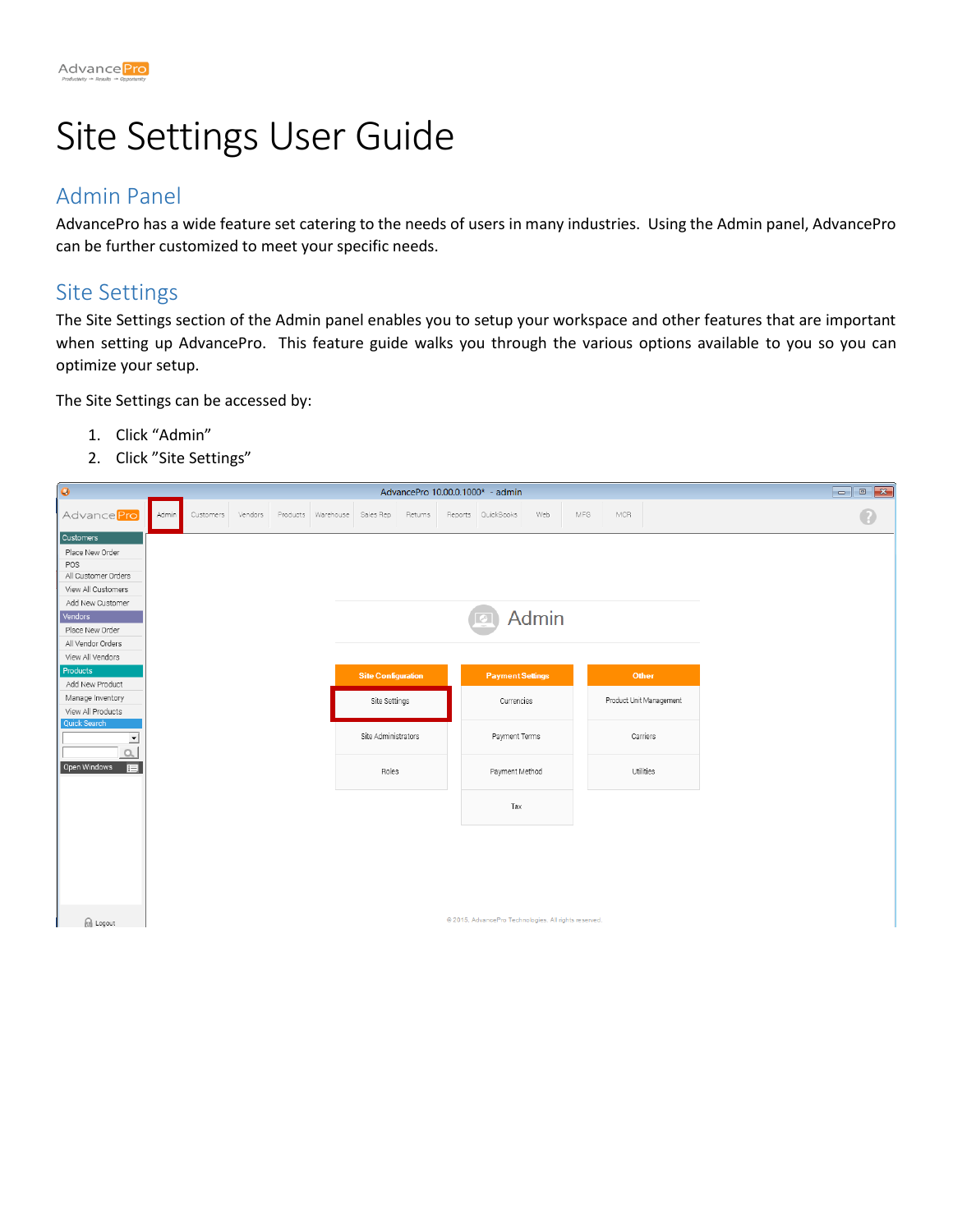

## Company Information

In this screen, you can personalize your copy of AdvancePro by entering your company information.

- 1. Fill in your information. The fields indicated by orange text are mandatory (Company, Name, Phone, Address, City, State and Zip Code).
	- NOTE: The "Order Alert Email" field is only applicable for those using AdvancePro Web Services.
- 2. Save or discard your changes.
	- a. Click "Save & Close" to save your changes and close the Site Settings menu.
	- b. Click "Save & Next" to save your changes and keep working within the Site Settings menu.
	- c. Click "Close" to discard the changes you have made without saving.

|                                | <b>Site Settings</b><br>$\mathbf{z}$<br>$\overline{\phantom{a}}$ $\overline{\phantom{a}}$                |
|--------------------------------|----------------------------------------------------------------------------------------------------------|
|                                | Site Wide Settings<br>Company Information   General Settings   Additional Setting  <br>Printing Settings |
|                                | My WorkSpace   Additional Favorite Links   QuickBooks   Custom Fields   Custom Fields 2   UOM Settings   |
| <b>Email Setting</b>           |                                                                                                          |
|                                | Manage your company information and application preferences.                                             |
| Company APT1                   |                                                                                                          |
| Name                           | <b>APT</b><br>One                                                                                        |
|                                | <b>First Name</b><br>Last Name<br>Mr/Ms/L<br>M.L                                                         |
| <b>Company Address Details</b> |                                                                                                          |
| Phone                          | 111111111<br> 111<br>Ext.<br>Number<br>Code                                                              |
| Fax                            |                                                                                                          |
| Order Alert Email              | Code<br>Number<br>Ext.<br>Send Alert □                                                                   |
|                                | NOTE: Emails sent from AdvancePro and emails received from Web Services will use this address.           |
| <b>Additional Email</b>        |                                                                                                          |
| Address Once                   |                                                                                                          |
|                                |                                                                                                          |
| City                           | State AK - State Other<br>First                                                                          |
| Zip Code   1800                | Country US                                                                                               |
| Federal Tax ID                 |                                                                                                          |
|                                |                                                                                                          |
|                                |                                                                                                          |
|                                |                                                                                                          |
|                                |                                                                                                          |
|                                |                                                                                                          |
|                                | Save & Next<br>Save & Close<br>Close                                                                     |
|                                |                                                                                                          |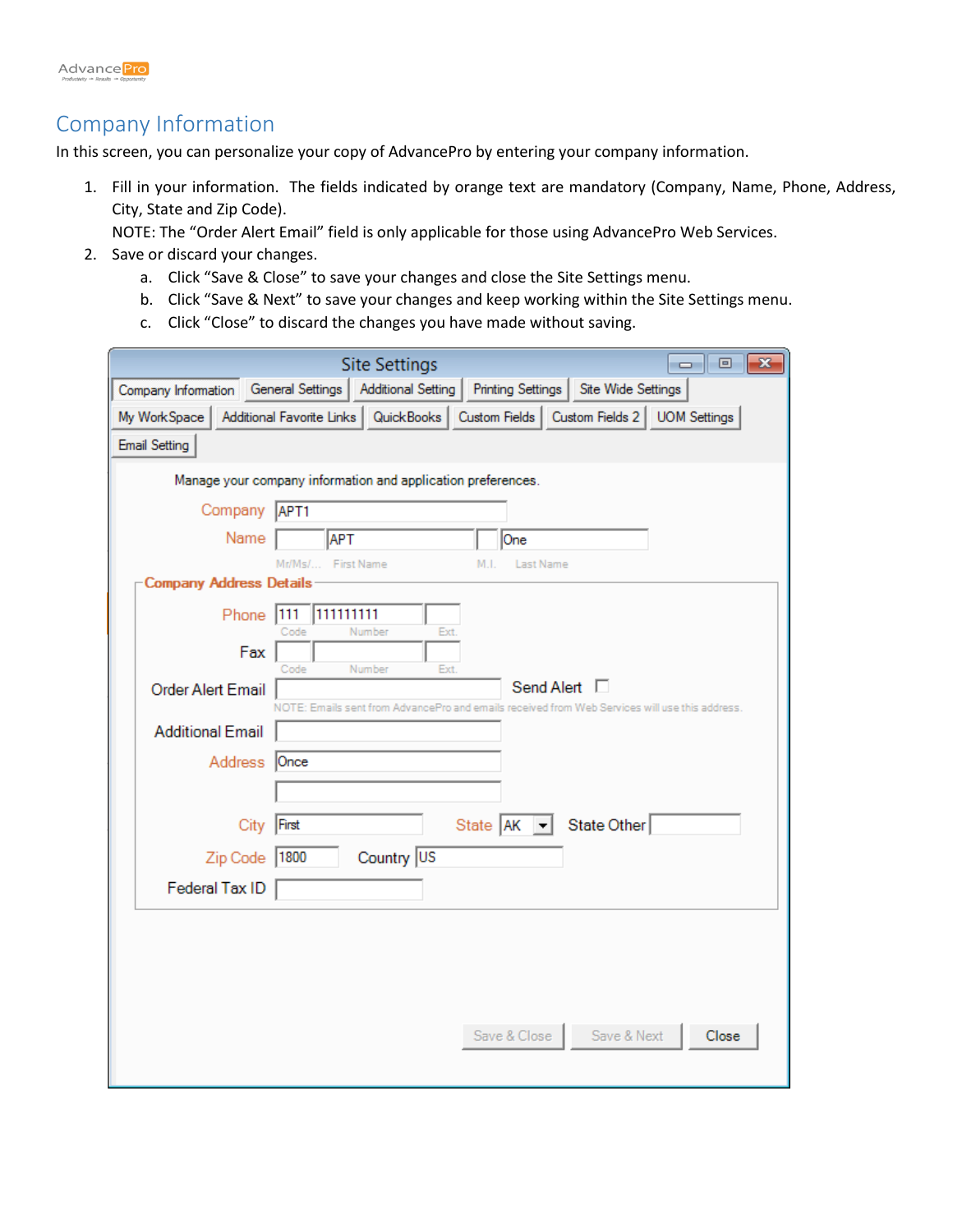

## General Settings

In this screen, you can set your default currency and weight measurements. You can also set up your logo for printed documents, your target stock level and additional default settings.

- 1. Select your default currency. NOTE: The list of default currencies is created in the "Admin" menu. If your currency does not appear here, you can always add it from that screen.
- 2. Select your default weight measurement, whether it is lbs or KG.
- 3. Select your logo for print. It must be a jpg or bmp file.
	- NOTE: For best results:
		- 1) Logo should be 1 inch x 1 inch in size, otherwise it may appear distorted
		- 2) Use 300 dpi (dots per inch) for best quality

| <b>Site Settings</b>                                                                                                    | 冋<br>$\Box$                                                                                                         |
|-------------------------------------------------------------------------------------------------------------------------|---------------------------------------------------------------------------------------------------------------------|
| Company Information<br>General Settings Additional Setting                                                              | Site Wide Settings<br><b>Printing Settings</b>                                                                      |
| Additional Favorite Links   QuickBooks   Custom Fields  <br>My WorkSpace                                                | Custom Fields 2<br><b>UOM Settings</b>                                                                              |
| <b>Email Setting</b>                                                                                                    |                                                                                                                     |
|                                                                                                                         |                                                                                                                     |
| Default Currency Setting<br>NOTE: In order for the new currency to take<br>effect, you will need to restart AdvancePro. | <b>Default Settings</b><br>These settings apply to all your Customer Orders;<br>Invoices and Returns.               |
| Currencv<br><b>IUS Dollar</b><br>▼                                                                                      | 20<br>Set Customer PO starting #                                                                                    |
| Default Weight Measurements                                                                                             | 18<br>Set Vendor PO starting #                                                                                      |
| i.e. For pounds type in Ibs; for kilograms type in kg etc.                                                              | 5<br>Set Invoice starting #                                                                                         |
| <b>lbs</b><br>Weight Measurement                                                                                        | I1<br>Set Customer RMA starting #                                                                                   |
| - Logo for Print                                                                                                        | RMA (Return Merchandise Authorization)                                                                              |
| Upload a logo to be used on your Invoice. Logo<br>MUST be 1"x1" in size. Bigger or Smaller could be                     | Set Cust. Account Starting #                                                                                        |
| distorted.<br>Browse for image                                                                                          | Set Vend. Account Starting #                                                                                        |
|                                                                                                                         | <b>Invoice Note</b>                                                                                                 |
| <b>Browse</b>                                                                                                           |                                                                                                                     |
| Use ONLY jpg or bmp files. 300 dpi for best quality.                                                                    | Appears on bottom of Customer Invoice<br>Enforce Picking Location Inventory <b>V</b>                                |
|                                                                                                                         | Direct Invoice $\Box$                                                                                               |
|                                                                                                                         | Display Initial Qty $\square$                                                                                       |
|                                                                                                                         | Direct Bill $\Gamma$<br>Shipping is Taxable $\Box$                                                                  |
| Target Stock Level                                                                                                      | Show Combined Variants E                                                                                            |
| <b>Update Stock Level</b><br>Value<br>12                                                                                | Check to view combined inventory of the Product's<br>Variations, i.e. All Variations display as just one line item. |
| "Target Stock Level x Re-Order Alert level = Target<br>Stock". Allows you to maintain safety stock levels and           | Show Back Order Items on Invoice □                                                                                  |
| it gives system recommended quantities to order from<br>Vendor.                                                         | Show Back Order Items on PPS slips □                                                                                |
|                                                                                                                         | Enable Customer Reserved Inventory M<br>Enable Admin Level Tax and Warehouse $\Gamma$                               |
|                                                                                                                         | Enable Product Level Taxes                                                                                          |
|                                                                                                                         |                                                                                                                     |
|                                                                                                                         | Save & Close<br>Save & Next<br>Close                                                                                |
|                                                                                                                         |                                                                                                                     |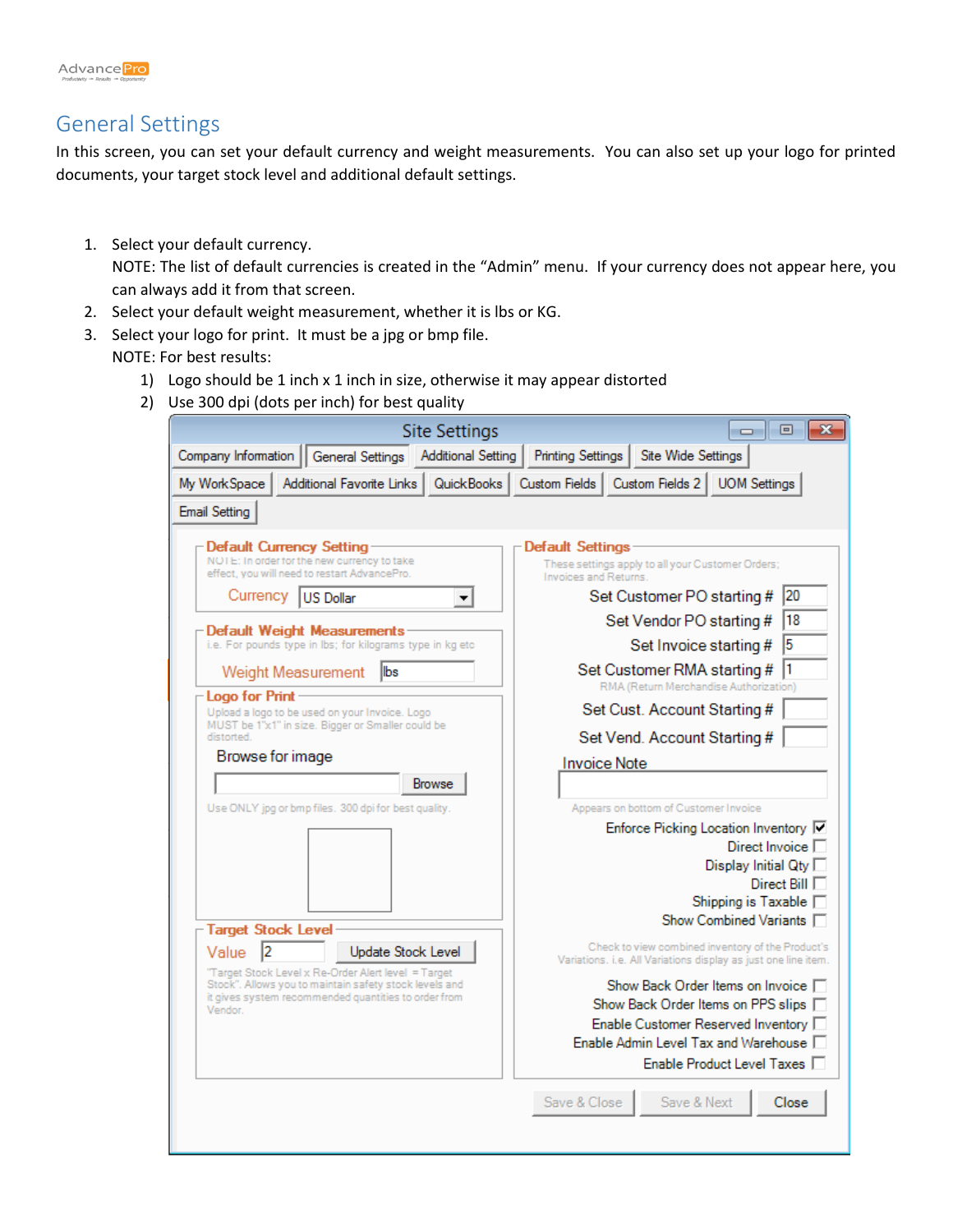4. For each product, AdvancePro allows you to set an order alert level. In this field, you can set a default target stock level that is a multiple of the order alert level. Then, AdvancePro will use this information to suggest re-order quantities. This information will appear on the Re-Order Alert Report and the Vendor Order.

For example, if your order alert level for widgets is 300, and you set your target stock level value to 3, when reordering widgets, AdvancePro will suggest you order enough for a stock level of 900.

- 5. Manage your default settings.
	- 1) Set the customer PO starting number. All customer purchase orders created after this will go up incrementally from this number.
	- 2) Repeat step 1) for the vendor PO, invoice, customer RMA, customer and vendor account number settings (all listed below "Default Settings").

NOTE: You can repeat steps 1) and 2) at any time to reset or change the numbering systems.

- 3) Enter a standard footnote that will appear at the bottom of all customer invoices
- 4) Choose whether to enforce picking location inventory: If you use multiple picking locations, this feature will prompt you to select a picking location when shipping or receiving.
- 5) When "Direct Invoice" is checked, AdvancePro will skip the warehouse processes of picking, packing and shipping. An invoice will be the direct result of processing a customer purchase order. This feature is useful for walk-ins and point of sale orders.
- 6) With "Display Initial Quantity" checked, an additional quantity field is displayed on your invoice representing the customer's initially requested quantity. You can use this for the back-order process and/or for reporting. Please note that if the stock is not fully available, you need to process the order using the warehouse, or you need to remove the quantity from the order.
- 7) When "Direct Bill" is checked, AdvancePro will skip the warehouse processes of receiving. A bill will be the direct result of processing a vendor purchase order.
- 8) Checking "Shipping is Taxable" allows you to tell AdvancePro to apply tax on shipping charges
- 9) When "Show Combined Variants" is checked, AdvancePro will combine all of the variants of a single product onto a single line. If unchecked, AdvancePro will display a separate line for each variant (size, color, etc)
- 10) Checking "Show Back Order Items on Invoice" will display additional lines on your invoices showing quantities of items that are on backorder.
- 11) Checking "Show Back Order Items on PPS slips" will display additional lines on your picking, packing and shipping documents showing quantities of items that are on backorder.
- 12) When "Enable Customer Reserved Inventory" is checked, if stock is not available for a customer order, and a vendor order is generated, this option will allow the inventory received from the vendor order to be reserved for the customer. This should only be used if everything you order is based on customer demand.
- 13) When "Enable Admin Level Tax and Warehouse" is checked, you can assign a tax term to each individual warehouse. The warehouse from which an order is shipped will then determine the tax on the order. The warehouse and tax association is then made from the Site Administrator form. This feature is typically used in a multiple warehouse setup.
- 14) The "Enable Product Level Taxes" feature is available in Canada only. It allows for taxes to be applied at the line item level.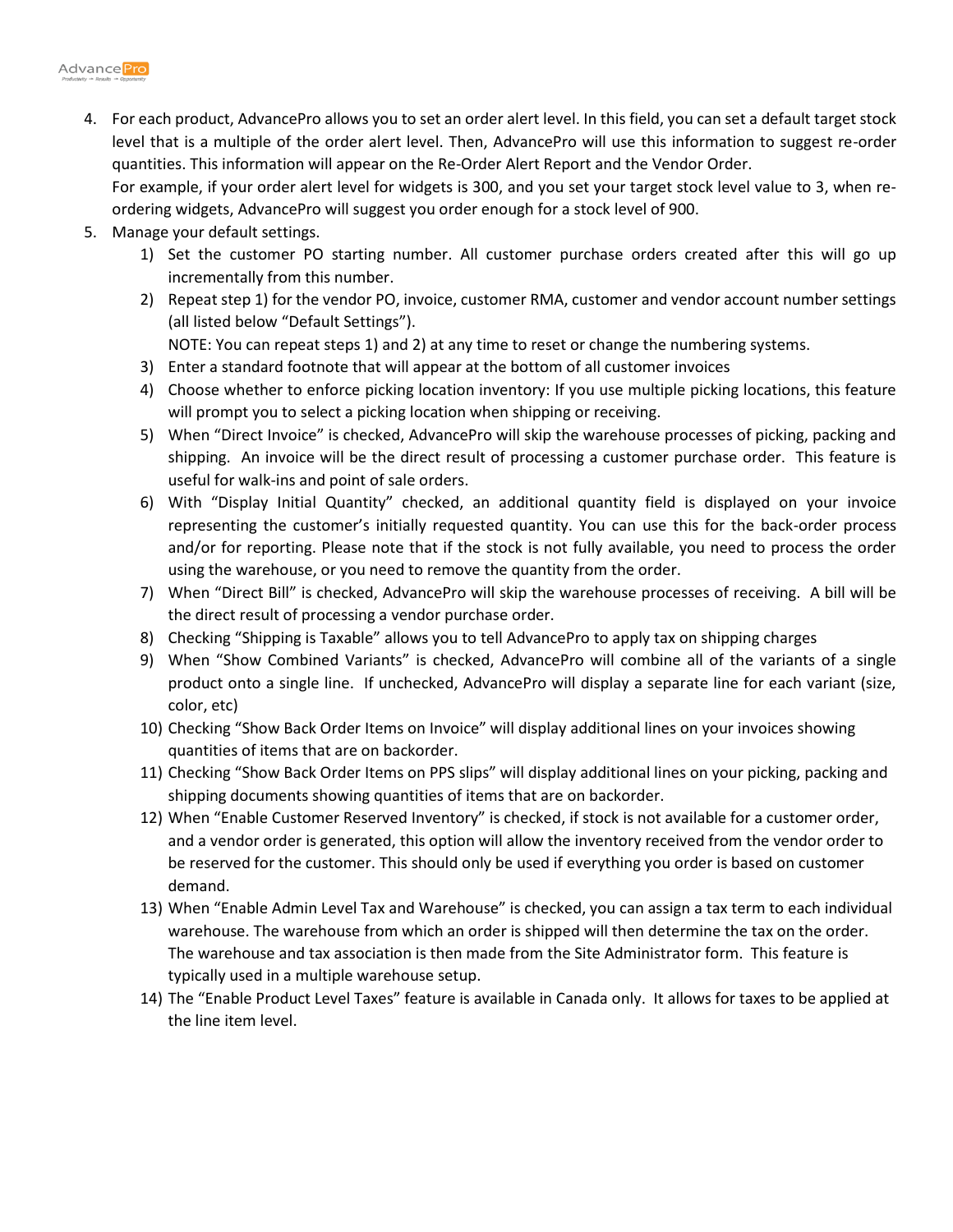

#### Additional Setting

In this screen, you can change a number of miscellaneous settings.



- 1. "Display Default Notes on CPO": When creating a customer order, you have the option of creating 3 types of notes:
	- 1) "Admin" notes are only seen by administrators and are not printed on the customer order. This note is set up on the Site Administrator form
	- 2) "Customer" notes are printed on customer orders and invoices.
	- 3) "Warehouse" notes are printed on picking, packing and shipping slips.
- 2. "Specify action on digits after decimal point" applies when processing customer purchase orders:
	- 1) "Round To" tells AdvancePro to round to the specified number of decimal points
	- 2) "Truncate To" tells AdvancePro to shorten prices to the specified number of decimal points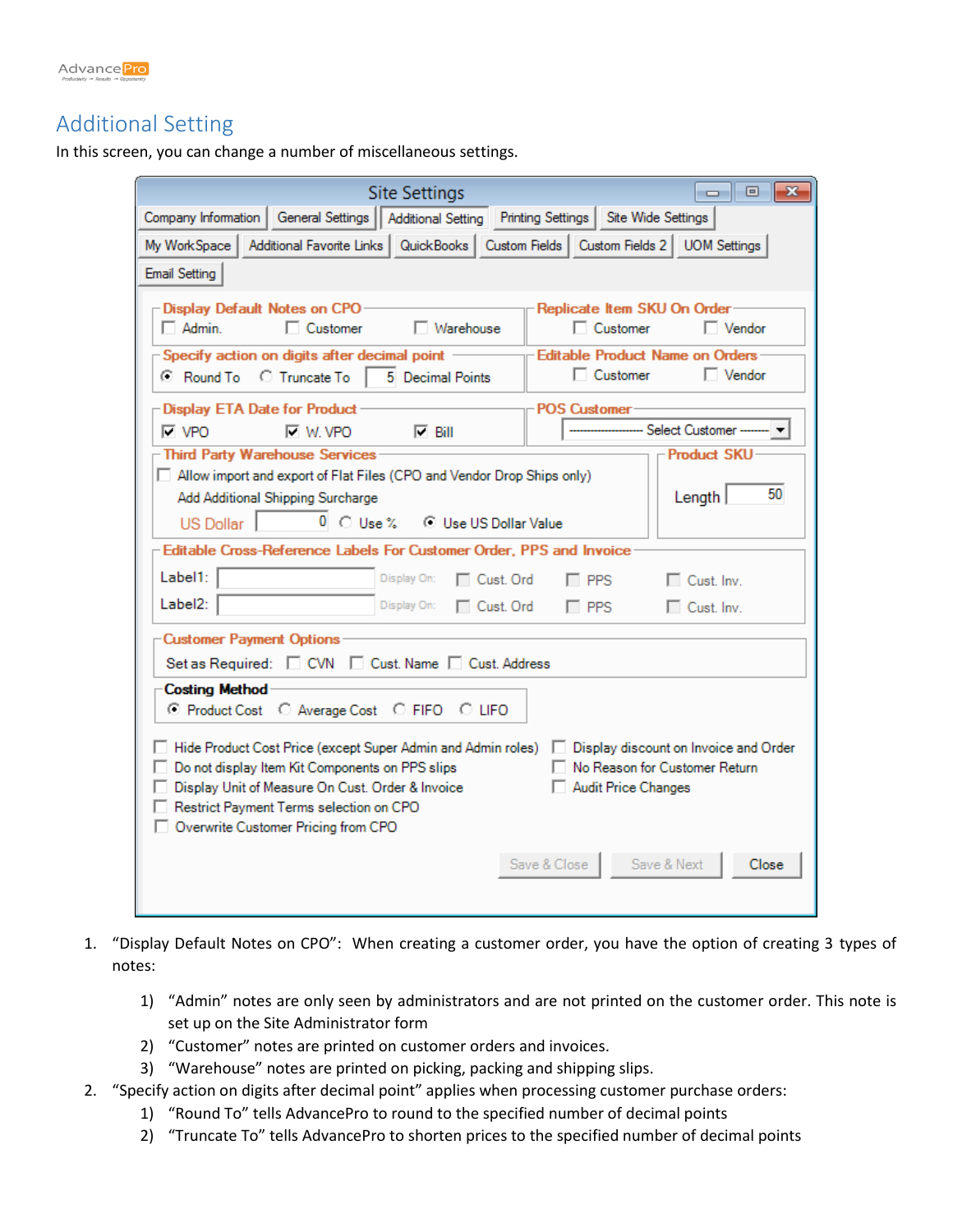

- 3. "Display ETA date for product": If you wish to enter an ETA date on vendor orders for individual products (instead of the entire order), you can enable this option.
	- 1) Select "VPO" for vendor purchase orders
	- 2) Select "W-VPO" for warehouse vendor purchase orders
	- 3) Select "Bill" for vendor bills
- 4. "Replicate Item SKU On Order": Enable this option to enter the same SKU on more than one product line. Otherwise, you can only have a SKU listed once on an order.
	- 1) Check "Vendor" to enable this option on Vendor purchase orders
	- 2) Check "Customer" to enable this option on Customer purchase orders
- 5. The "Editable Product Name on Orders" option allows you to edit the name of the product. This will not change the product information in AdvancePro but will only apply to the order, picking slips and invoices. The edited name then exports to QuickBooks.
	- 1) Check "Vendor" to enable this option on Vendor purchase orders
	- 2) Check "Customer" to enable this option on Customer purchase orders
- 6. "POS Customer": For use with AdvancePro's POS module. You can pre-create and pre-select a "walk-in" or "cash" customer to process POS orders. When you process a customer order using this customer, the order will be POS.
- 7. "Third Party Warehouse Services": If you use a third party warehouse, select this to import flat files and to apply a shipping surcharge on customer orders.
- 8. "Product SKU": Use this field to set the maximum number of characters in product SKUs. 50 is the system maximum.
- 9. "Editable Cross-Reference Labels on Customer Order, PPS and Invoice": You can create up to 2 extra fields on customer orders that can be cross-referenced on the customer order, invoice, and picking, packing and shipping slips.
- 10. "Customer Payment Options": Allows you to select what information your customers must provide when placing an online order.
- 11. "Costing Method": Allows you to tell AdvancePro which method you would like to use to calculate your inventory cost
- 12. "Hide Product Cost Price (except Super Admin and Admin roles)": This setting allows you to keep your cost prices hidden from all users of AdvancePro except for those with Super Admin or Admin permission levels.
- 13. "Do not display Item Kit Components on PPS slips": Allows you to display only the item kit, without displaying it's components on pick, pack and ship slips.
- 14. "Display Unit of Measure on Cust. Order & Invoice": Checking this box results in units of measure being displayed on customer orders and invoices.
- 15. "Restrict Payment Terms selection on CPO": When this box is checked, AdvancePro will use the pre-set payment terms for that particular customer. The option to change the payment terms will not be available.
- 16. "Overwrite Customer Pricing from CPO": Checking this box enables the person entering an order to overwrite customer pricing from within the customer purchase order.
- 17. "Display discount on Invoice and Order" allows you to have the line item discount percentage and discount dollar amount displayed on customer orders and invoices.
- 18. "No Reason for Customer Return": When this box is checked, AdvancePro allows you to process customer returns without entering a reason for the return. By default, a reason is required.
- 19. "Audit Price Changes": When this setting is checked, AdvancePro requires you to enter a reason any time the price of a product is changes.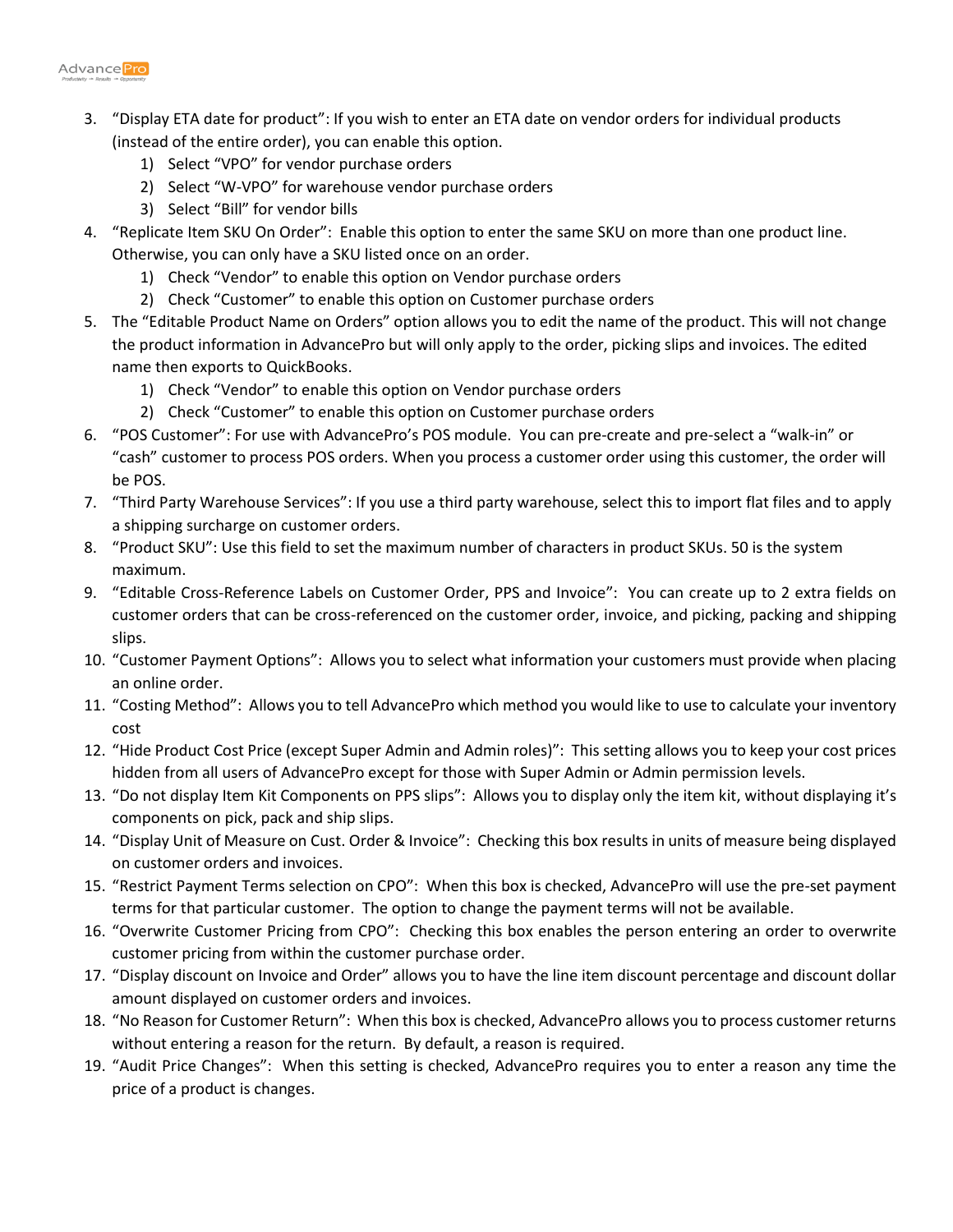

## Printing Settings

In this screen, we can customize printed documents that come out of AdvancePro.

| <b>Site Settings</b>                                                                                                                                                                                                                                                                                  |                                                                                                                      |  |  |  |  |  |  |  |
|-------------------------------------------------------------------------------------------------------------------------------------------------------------------------------------------------------------------------------------------------------------------------------------------------------|----------------------------------------------------------------------------------------------------------------------|--|--|--|--|--|--|--|
| Company Information   General Settings  <br>Additional Setting    Printing Settings                                                                                                                                                                                                                   | Site Wide Settings                                                                                                   |  |  |  |  |  |  |  |
| Additional Favorite Links   QuickBooks   Custom Fields   Custom Fields 2   UOM Settings<br>My WorkSpace                                                                                                                                                                                               |                                                                                                                      |  |  |  |  |  |  |  |
| <b>Email Setting</b>                                                                                                                                                                                                                                                                                  |                                                                                                                      |  |  |  |  |  |  |  |
| Printing Options for Addresses & Company Info on Customer Orders & Invoice<br>- Print Billing Address<br>- Print Company Info-<br>□ On Customer Order<br><b>▽</b> On Customer Order<br>On Cust. WH. Order<br><b>□ On Customer Invoice</b><br><b>▽</b> On Customer Invoice<br><b>Billing Name</b><br>п | Print Shipping Address<br>□ On Customer Order<br>On Cust. WH. Order<br>□ On Customer Invoice<br><b>Shipping Name</b> |  |  |  |  |  |  |  |
| -Printing Options for Addresses on Vendor Orders & Bills $\neg \vdash$ Print Layouts For SmartPrintPro-<br>Print Address Billing Name                                                                                                                                                                 | Invoice                                                                                                              |  |  |  |  |  |  |  |
| Display & Print SKU on PPS<br>C Internal SKU<br>Pick<br>C Internal SKU & Vendor SKU<br>C Internal SKU<br>Pack<br>C Internal SKU & Vendor SKU<br>C Internal SKU C Internal SKU & Vendor SKU<br>Ship<br><b>Printing Options</b>                                                                         | C Internal SKU & Customer SKU<br>C Internal SKU & Customer SKU<br>C Internal SKU & Customer SKU                      |  |  |  |  |  |  |  |
| Standard Edition<br>○ SmartPrint Pro ○ Bakery Edition<br>Print Shipping/Adjustment on Customer Order<br>V Shipping On Customer Order V Adjustment On Customer Order V Shipping on Cust. WH. Order                                                                                                     |                                                                                                                      |  |  |  |  |  |  |  |
| Consolidate Invoices Settings<br>Path to consolidate invoice location                                                                                                                                                                                                                                 |                                                                                                                      |  |  |  |  |  |  |  |
| Starting #: $\boxed{0}$<br>Prefix:<br>Print Tracking # On Invoice<br>Print balance due on Invoice<br>Print balance due on Order<br><b>Print Tax Term Name on Printouts</b>                                                                                                                            | $Q_{\infty}$                                                                                                         |  |  |  |  |  |  |  |
|                                                                                                                                                                                                                                                                                                       | Save & Close<br>Save & Next<br>Close                                                                                 |  |  |  |  |  |  |  |

- 1. "Printing Options for Addresses & Company Info on Customer Orders & Invoice" allows you to select the printed documents on which you would like your company info, billing address and shipping address to appear.
- 2. "Printing Options for Addresses on Vendor Orders & Bills" allows you to select whether you want your billing name printed on vendor orders and bills.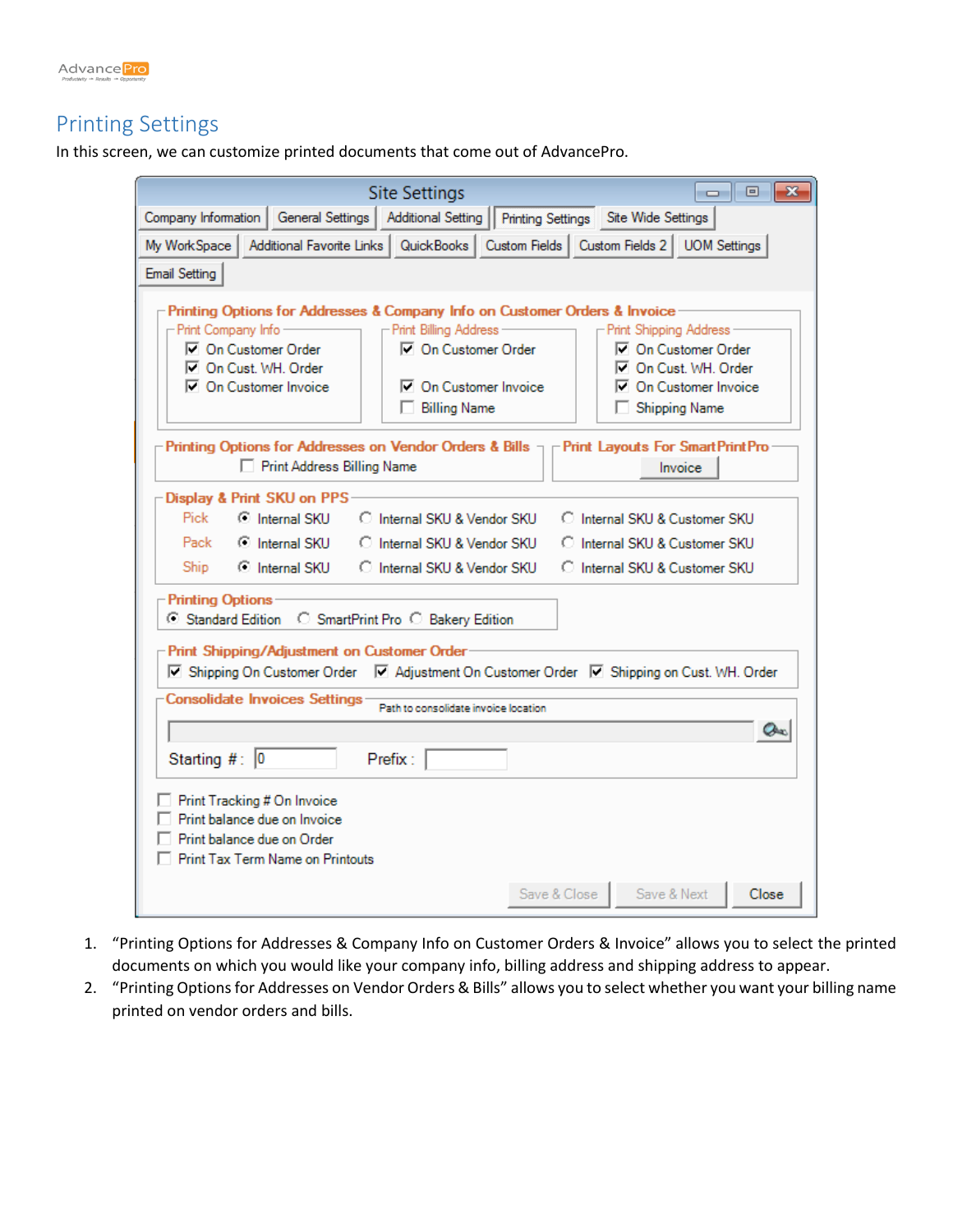

3. "Print Layouts for SmartPrint Pro" allows you to further customize your Invoice by renaming the listed fields when selecting the SmartPrint Pro option.

|                          |                           | Invoice Layout Configurator      |                    |           | $\begin{array}{c c c c c c} \hline \multicolumn{3}{c }{\mathbf{C}} & \multicolumn{3}{c }{\mathbf{C}} & \multicolumn{3}{c }{\mathbf{X}} \end{array}$ |
|--------------------------|---------------------------|----------------------------------|--------------------|-----------|-----------------------------------------------------------------------------------------------------------------------------------------------------|
| <b>Header</b><br>Default | Rename to                 |                                  | Default            | Rename to |                                                                                                                                                     |
| Invoice                  |                           |                                  | <b>Credit Memo</b> |           |                                                                                                                                                     |
| Acc#                     |                           | $\overline{\mathbf{v}}$ display  | Sales Rep          |           | $\nabla$ display                                                                                                                                    |
| Payment Terms            |                           | $\nabla$ display                 | Ship Date          |           | $\nabla$ display                                                                                                                                    |
| Exp. Date                |                           | $\overline{\phantom{a}}$ display | Carrier            |           | $\nabla$ display                                                                                                                                    |
| Carrier Acc #            |                           | $\overline{\vee}$ display        |                    |           | Logo $\overline{\phantom{a}}$ display                                                                                                               |
| <b>Body</b>              |                           |                                  |                    |           |                                                                                                                                                     |
| Default                  | Rename to                 | Default                          | Rename to          | Default   | Rename to                                                                                                                                           |
| SKU#                     |                           | Qty                              |                    | Price WF  |                                                                                                                                                     |
| Product                  |                           | Profit Margin %                  |                    | Price     |                                                                                                                                                     |
| Weight                   |                           | Total                            |                    |           |                                                                                                                                                     |
| Footer                   |                           |                                  |                    |           |                                                                                                                                                     |
| Default                  | Rename to                 |                                  | Default            | Rename to |                                                                                                                                                     |
| <b>Sub Total</b>         |                           | $\nabla$ display                 | Adjustment         |           | $\nabla$ display                                                                                                                                    |
| Shipping                 |                           | $\nabla$ display                 | <b>GRAND TOTAL</b> |           |                                                                                                                                                     |
| Tax                      |                           | $\nabla$ display                 |                    |           |                                                                                                                                                     |
| Restore Default Setting  | Use Second Invoice Layout |                                  |                    |           | Close<br><b>Save</b>                                                                                                                                |

- 4. "Display & Print SKU on PPS" allows you to specify which SKUs you would like to appear on your picking, packing and shipping documents.
- 5. "Printing Options" allows you to select from three printing template styles: Standard Edition, SmartPrint Pro, and Bakery Edition. Each template shows slightly different information for CPO, PPS and invoice printouts. The SmartPrint Pro template looks like the Standard edition, but it may have some additional info and it will re-size columns and fonts to best suit your paper selection. This button is available on all printouts.
- 6. "Print Shipping/Adjustment on Customer Order" allows you to select further printing options.
- 7. "Consolidate Invoices Settings" allows you to specify where you would like your consolidated invoices to be saved in a PDF format. It also allows you to specify your starting invoice number and attach a prefix to your consolidated invoice numbers.
- 8. "Print Tracking # On Invoice" allows you to have your tracking number printed on invoices.
- 9. "Print balance due on Invoice" will print the balance owing on invoices.
- 10. "Print balance due on Order" will print the balance owing on the customer order.
- 11. "Print Tax Term Name on Printouts" allows you to have the name of your tax, such as "State Tax" on printouts.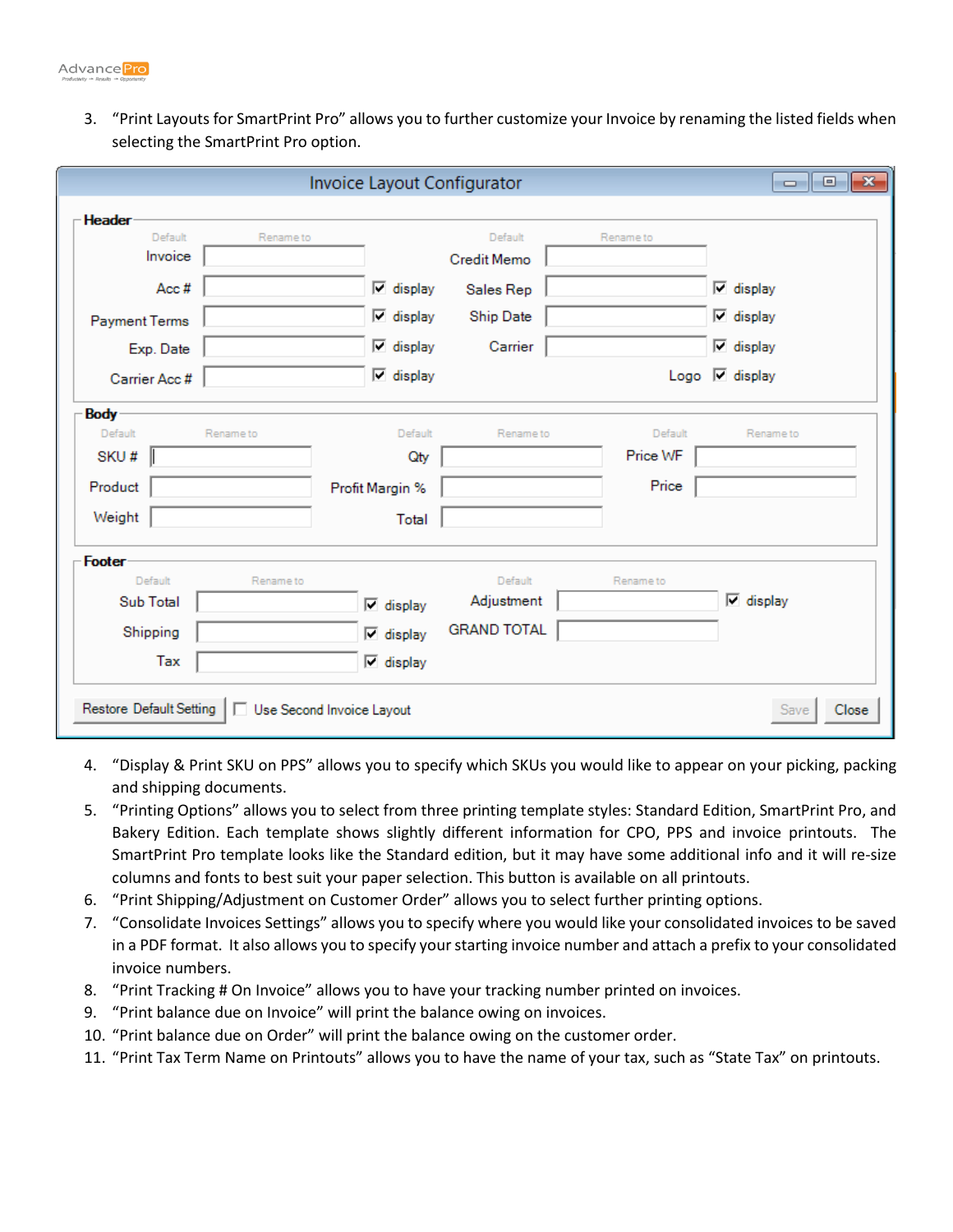

## Site Wide Settings

| <b>Site Settings</b><br>▣<br>-23<br>$\Box$                                                                                                          |
|-----------------------------------------------------------------------------------------------------------------------------------------------------|
| Printing Settings   Site Wide Settings<br>Company Information   General Settings   Additional Setting                                               |
| Additional Favorite Links   QuickBooks   Custom Fields   Custom Fields 2   UOM Settings  <br>My WorkSpace<br><b>Email Setting</b>                   |
| - Taxable Products -<br>Mark or Unmark all Products as Taxable. This will overwrite individual Product settings.                                    |
| Mark All Products For Tax<br>Unmark All Products For Tax                                                                                            |
| -B2B Products-<br>NOTE: For web use only<br>Mark or Unmark all Products as B2B enabled. This will overwrite individual Product settings.            |
| Mark All B2B<br>Unmark All Products B2B                                                                                                             |
| <b>B2C Products</b><br>NOTE: For web use only<br>Mark or Unmark all Products as B2C enabled. This will overwrite individual Product settings.       |
| Unmark All Products B2C<br>Mark All B2C                                                                                                             |
| - System Wide Weight Changes<br>NOTE: For Item Kits only. Recalculate Item Kit weight using<br>combined components weight.<br>Affects all products. |
| Set Weight<br>Use Component Weight<br>Value                                                                                                         |
|                                                                                                                                                     |
|                                                                                                                                                     |
| Next<br>Close                                                                                                                                       |

- 1. "Taxable Products": These settings override individual product tax settings.
- 2. "B2B Products": Using these check-boxes, you can enable or disable all products to be available for your B2B site
- 3. "B2C Products": Using these check-boxes, you can enable or disable all products to be available for your B2C site
- 4. "System Wide Weight Changes": For item kits, you can assign a weight when creating the kit. Click Use Component Weight to calculate the kit weight based on the component weights instead. Also, you can assign a default weight to all your products in the "Value" text box by clicking Set Weight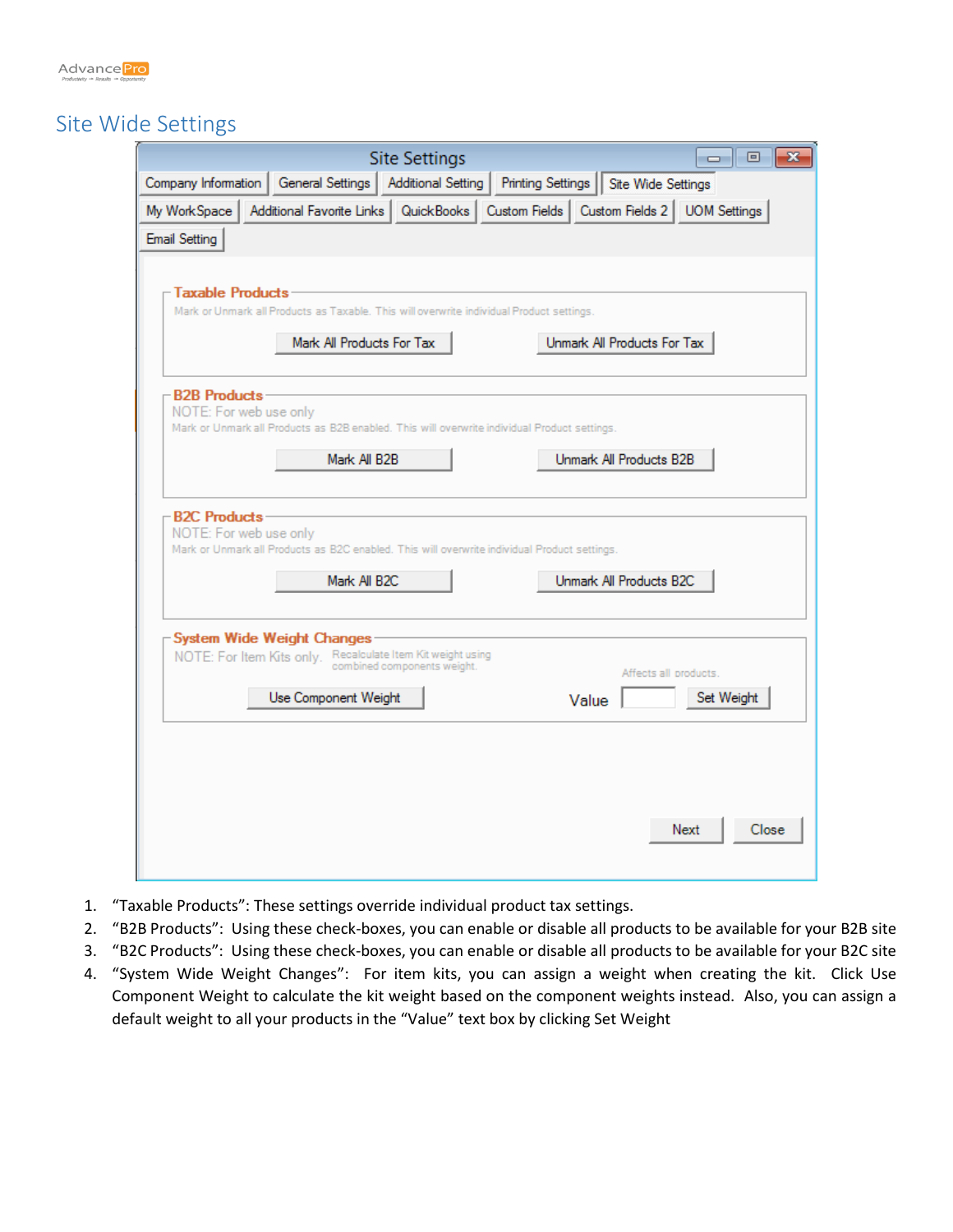

## My Workspace

When you log into *AdvancePro*, you will notice that your Workspace shows your 5 favorite links. You can set those links here for quick access to your favorite sites.

|                                | <b>Site Settings</b>                                                                |                           |                          |                          | $\overline{\phantom{a}}$ $\overline{\phantom{a}}$<br>-23 |
|--------------------------------|-------------------------------------------------------------------------------------|---------------------------|--------------------------|--------------------------|----------------------------------------------------------|
| Company Information            | General Settings                                                                    | <b>Additional Setting</b> | <b>Printing Settings</b> | Site Wide Settings       |                                                          |
| My WorkSpace                   | Additional Favorite Links   QuickBooks                                              |                           |                          |                          | Custom Fields   Custom Fields 2   UOM Settings           |
| Email Setting                  |                                                                                     |                           |                          |                          |                                                          |
| Customize your WorkSpace Page. | View your WorkSpace page by clicking the embossed logo in the top left at any time. |                           |                          |                          |                                                          |
| <b>My Favorite Links</b>       |                                                                                     |                           |                          |                          |                                                          |
|                                | http://www.mylink.com                                                               |                           |                          | i.e. Check Today's News! |                                                          |
|                                | Hyperlink 1  www.AdvanceWare.net                                                    |                           | Caption 1 AdvanceWare    |                          |                                                          |
| Hyperlink 2                    |                                                                                     |                           | Caption 2                |                          |                                                          |
| Hyperlink 3                    |                                                                                     |                           | Caption 3                |                          |                                                          |
| Hyperlink 4                    |                                                                                     |                           | Caption 4                |                          |                                                          |
| Hyperlink 5                    |                                                                                     |                           | Caption 5                |                          |                                                          |
|                                |                                                                                     |                           |                          |                          |                                                          |
|                                |                                                                                     |                           |                          |                          |                                                          |
|                                |                                                                                     |                           |                          |                          |                                                          |
|                                |                                                                                     |                           |                          |                          |                                                          |
|                                |                                                                                     |                           |                          |                          |                                                          |
|                                |                                                                                     |                           |                          |                          |                                                          |
|                                |                                                                                     |                           |                          |                          |                                                          |
|                                |                                                                                     |                           |                          |                          |                                                          |
|                                |                                                                                     |                           |                          |                          |                                                          |
|                                |                                                                                     |                           |                          |                          |                                                          |
|                                |                                                                                     |                           |                          |                          |                                                          |
|                                |                                                                                     |                           |                          |                          |                                                          |
|                                |                                                                                     |                           | Save & Close             | Save & Next              | Close                                                    |
|                                |                                                                                     |                           |                          |                          |                                                          |
|                                |                                                                                     |                           |                          |                          |                                                          |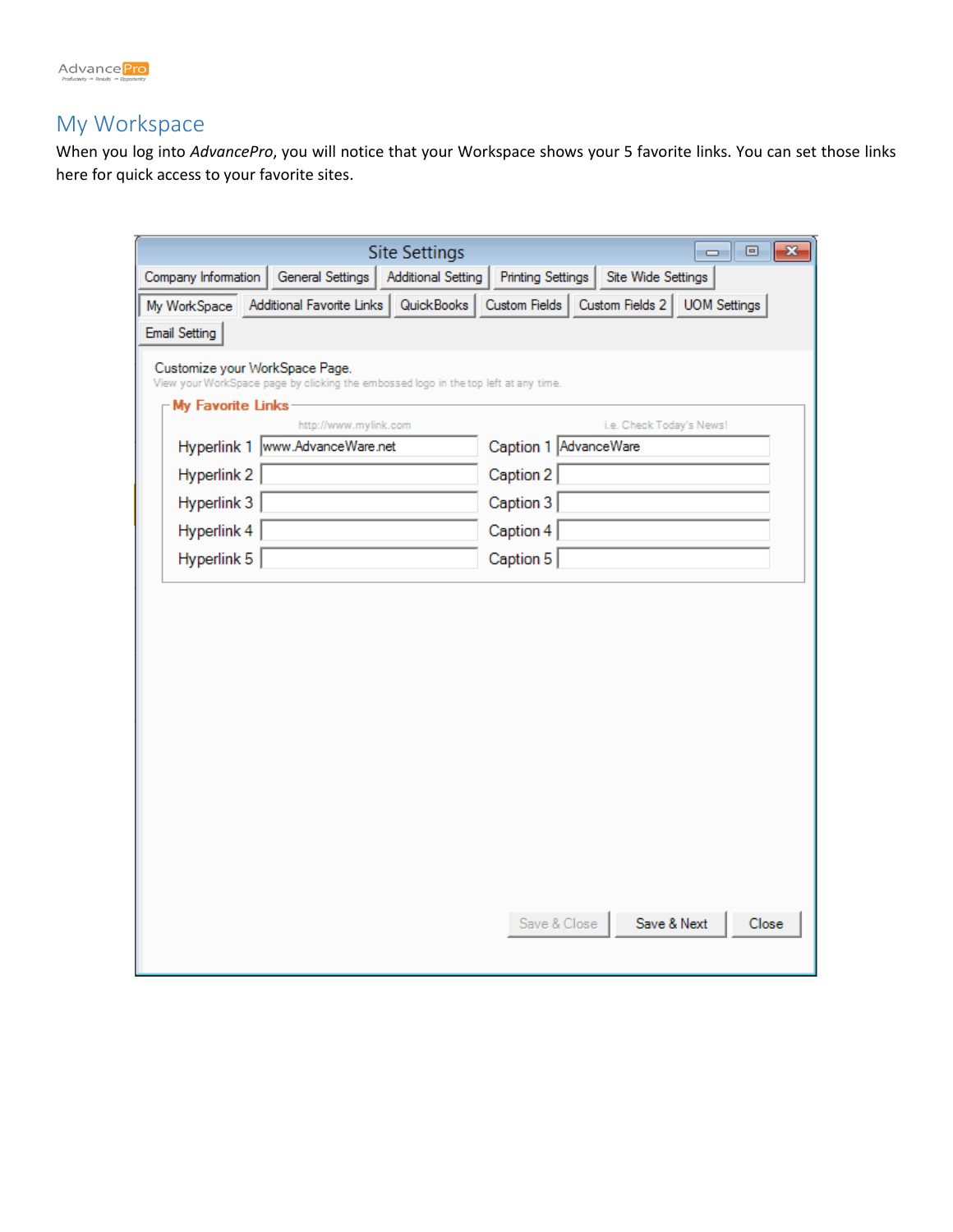

## Additional Favorite Links

This screen allows you to specify additional links for quick access to your favorite sites.

|                                                                        | <b>Site Settings</b><br>$\Box$<br>$\mathbf{x}$<br>$\Box$                    |
|------------------------------------------------------------------------|-----------------------------------------------------------------------------|
| Company Information<br>General Settings                                | <b>Additional Setting</b><br><b>Printing Settings</b><br>Site Wide Settings |
| My WorkSpace<br>Additional Favorite Links   QuickBooks   Custom Fields | Custom Fields 2 UOM Settings                                                |
| <b>Email Setting</b>                                                   |                                                                             |
|                                                                        |                                                                             |
| My Favorite Links<br>http://www.mylink.com                             | i.e. Check Today's News!                                                    |
| Hyperlink 6                                                            | Caption 6                                                                   |
| Hyperlink <sub>7</sub>                                                 | Caption 7                                                                   |
| Hyperlink 8                                                            | Caption 8                                                                   |
| Hyperlink 9                                                            | Caption 9                                                                   |
| Hyperlink 10                                                           | Caption 10                                                                  |
| Hyperlink 11                                                           | Caption 11                                                                  |
| Hyperlink 12                                                           | Caption 12                                                                  |
| Hyperlink 13                                                           | Caption 13                                                                  |
| Hyperlink 14                                                           | Caption 14                                                                  |
| Hyperlink 15                                                           | Caption 15                                                                  |
| Hyperlink 16                                                           | Caption 16                                                                  |
| Hyperlink 17                                                           | Caption 17                                                                  |
| Hyperlink 18                                                           | Caption 18                                                                  |
| Hyperlink 19                                                           | Caption 19                                                                  |
| Hyperlink 20                                                           | Caption 20                                                                  |
|                                                                        |                                                                             |
|                                                                        |                                                                             |
|                                                                        |                                                                             |
|                                                                        | Save & Next<br>Save Close<br>Close                                          |
|                                                                        |                                                                             |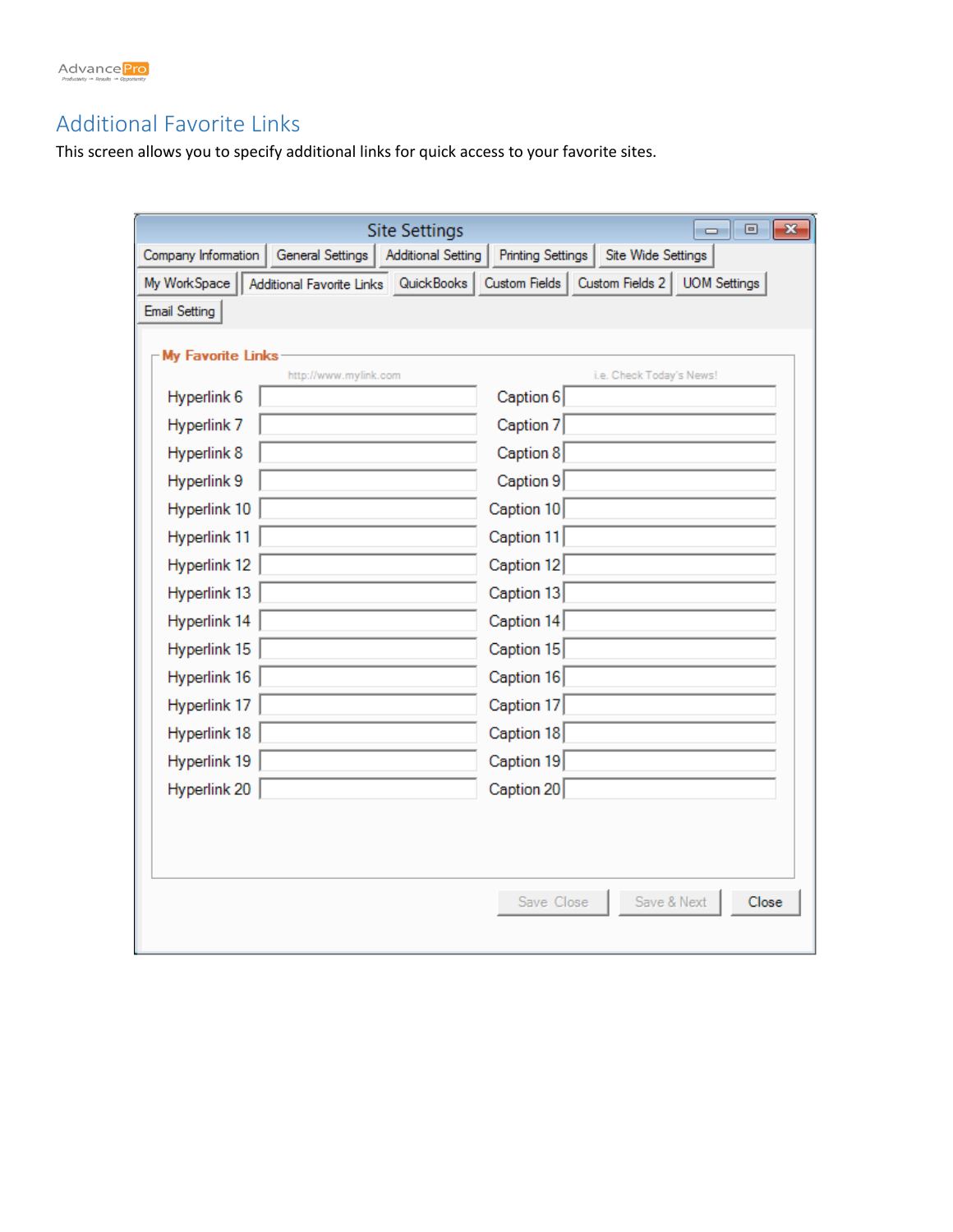

## **QuickBooks**

|                                                                                                                                                                                                                                                                                                                                                                                                                                                                                                                                                                                                                                                                                                                                                                                                                                                                                                             | <b>Site Settings</b>                                                             | ▣<br>x<br>$\Box$                                                                                                      |  |  |  |  |  |  |
|-------------------------------------------------------------------------------------------------------------------------------------------------------------------------------------------------------------------------------------------------------------------------------------------------------------------------------------------------------------------------------------------------------------------------------------------------------------------------------------------------------------------------------------------------------------------------------------------------------------------------------------------------------------------------------------------------------------------------------------------------------------------------------------------------------------------------------------------------------------------------------------------------------------|----------------------------------------------------------------------------------|-----------------------------------------------------------------------------------------------------------------------|--|--|--|--|--|--|
| Company Information                                                                                                                                                                                                                                                                                                                                                                                                                                                                                                                                                                                                                                                                                                                                                                                                                                                                                         | Site Wide Settings<br>General Settings   Additional Setting<br>Printing Settings |                                                                                                                       |  |  |  |  |  |  |
| Additional Favorite Links   QuickBooks   Custom Fields   Custom Fields 2   UOM Settings<br>My WorkSpace                                                                                                                                                                                                                                                                                                                                                                                                                                                                                                                                                                                                                                                                                                                                                                                                     |                                                                                  |                                                                                                                       |  |  |  |  |  |  |
| <b>Email Setting</b>                                                                                                                                                                                                                                                                                                                                                                                                                                                                                                                                                                                                                                                                                                                                                                                                                                                                                        |                                                                                  |                                                                                                                       |  |  |  |  |  |  |
| Set AdvancePro to recognize if you are a QuickBooks user or not.<br>Use the QuickBooks module for your synchronization settings and exporting.<br>-QuickBooks <sup>.</sup><br><b>QB</b> Version<br>What type of QuickBooks are you using?<br>⊙ Desktop C Online<br><b>?</b><br>Are you a QuickBooks user?<br>What version of QuickBooks are you using?<br>Re-Enable QuickBooks Import?<br>$\overline{a}$<br>C USA C Canadian C Australian C UK C Others<br><b>Enable QuickBooks Classes</b><br>$\overline{2}$<br>Do you want AdvancePro to Query your Invoices in QuickBooks?<br>$\overline{\mathbf{r}}$<br>Do you want to Export only Active Items to QuickBooks?<br>My Version of QuickBooks does NOT support Item Assemblies<br> ⊽<br>?<br>Export Customer Account Number to QB as Customer Name<br>$\overline{r}$<br>M Automatically adjust QB Inventory when manual Adjustments are made in AdvancePro |                                                                                  |                                                                                                                       |  |  |  |  |  |  |
| This option will reset all previously exported data in the AdvancePro database for Re-Export to QuickBooks.                                                                                                                                                                                                                                                                                                                                                                                                                                                                                                                                                                                                                                                                                                                                                                                                 |                                                                                  |                                                                                                                       |  |  |  |  |  |  |
| <b>Re-Export ALL to QuickBooks</b>                                                                                                                                                                                                                                                                                                                                                                                                                                                                                                                                                                                                                                                                                                                                                                                                                                                                          | Re-Export Default Items                                                          | <b>Re-Link All Failed Exports</b>                                                                                     |  |  |  |  |  |  |
|                                                                                                                                                                                                                                                                                                                                                                                                                                                                                                                                                                                                                                                                                                                                                                                                                                                                                                             |                                                                                  | WARNING: Re-Exporting all data to an existing QuickBooks company file will result in duplicate records in QuickBooks. |  |  |  |  |  |  |
| Mark all Products for QB Re-Export                                                                                                                                                                                                                                                                                                                                                                                                                                                                                                                                                                                                                                                                                                                                                                                                                                                                          | Mark all Products as Exportable                                                  | Mark all Products as NOT Exportable                                                                                   |  |  |  |  |  |  |
| Mark All Customers for QB Re-Export                                                                                                                                                                                                                                                                                                                                                                                                                                                                                                                                                                                                                                                                                                                                                                                                                                                                         | Mark All Customers as Exportable                                                 | Mark All Customers as NOT Exportable                                                                                  |  |  |  |  |  |  |
| Mark All Vendors for QB Re-Export<br>Mark All Vendors as Exportable<br>Mark All Vendors as NOT Exportable                                                                                                                                                                                                                                                                                                                                                                                                                                                                                                                                                                                                                                                                                                                                                                                                   |                                                                                  |                                                                                                                       |  |  |  |  |  |  |
| Mark All Inventory for QB Re-Export<br>Mark All Sales Rep as Exportable<br>Mark All Inventory as already Exported                                                                                                                                                                                                                                                                                                                                                                                                                                                                                                                                                                                                                                                                                                                                                                                           |                                                                                  |                                                                                                                       |  |  |  |  |  |  |
| Save & Close<br>Save & Next<br>Close                                                                                                                                                                                                                                                                                                                                                                                                                                                                                                                                                                                                                                                                                                                                                                                                                                                                        |                                                                                  |                                                                                                                       |  |  |  |  |  |  |

1. "Are You a QuickBooks User?: This should be set to yes, and use the options on the right to indicate which version you use.

NOTE: Switching versions of QuickBooks will delete the *AdvancePro* database. If you need to change versions, be sure to back up the database first**.**

- 2. "Re-Enable QuickBooks Import**":** We do not recommend enabling this option, as you may duplicate important information. Enable this if you want to re-import the data.
- 3. "Enable QuickBooks Classes**":** If you use classes in QuickBooks, you can import them into AdvancePro and associate the same references onto invoices and bills. Then, when you export to QuickBooks, this will help you run reports using classes. Classes can be associated with customer and vendor accounts too.
- 4. "Do you want AdvancePro to query your invoices in QuickBooks?**":** If you accept payments in QuickBooks, enable this option. During export, *AdvancePro* will look for the payments and apply them to the *AdvancePro* invoices.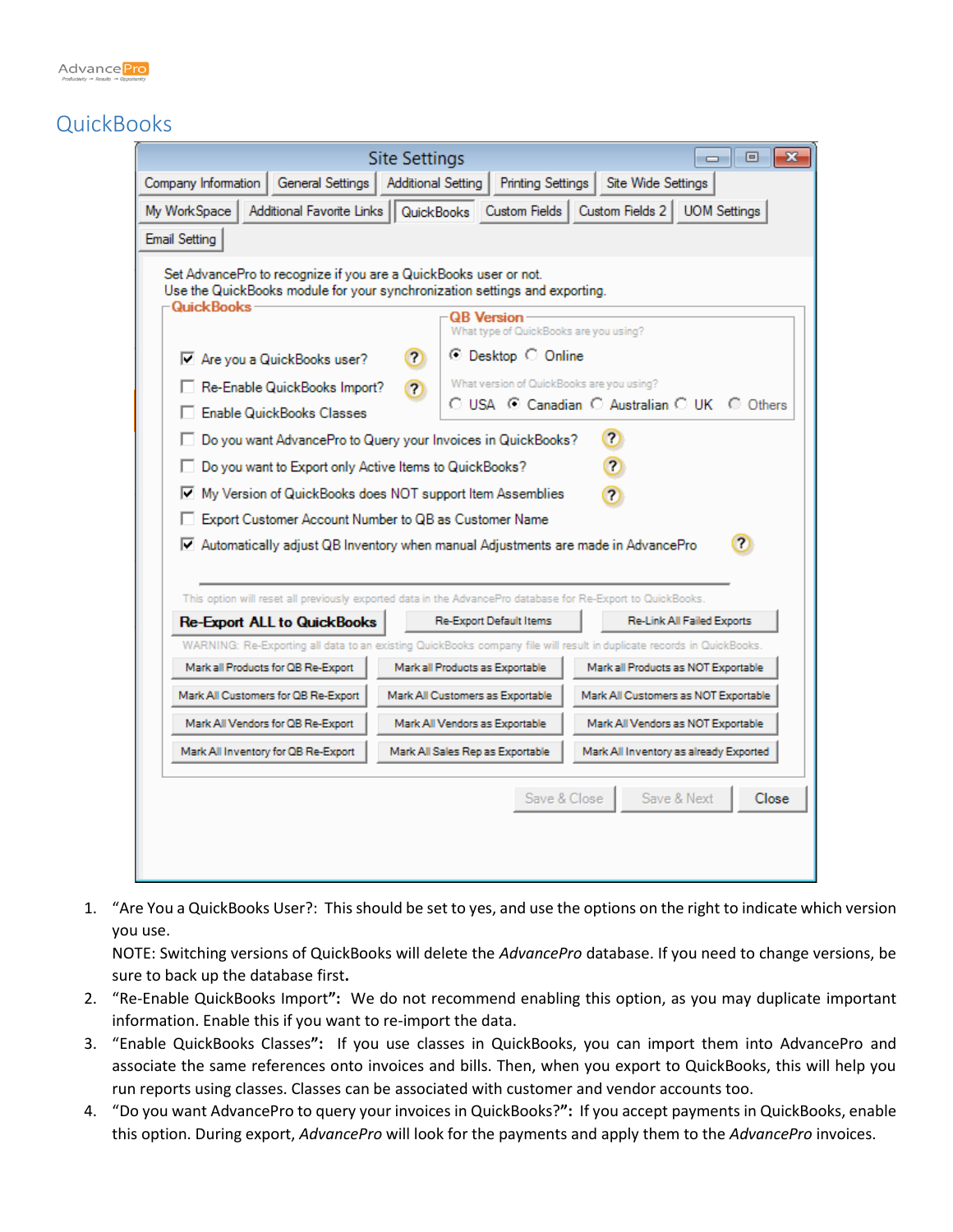

- 5. "Do you want to export only active items to QuickBooks?":This will export only items that are actually used on invoices or bills. Use this option if you are approaching QuickBooks maximum number of SKUs (at least 14,000).
- 6. "My version of QuickBooks does not support item assemblies**":** If you use kits in AdvancePro, first check in QuickBooks to make sure your version supports assemblies. You can check this option even if QuickBooks supports assemblies. The item kit will then be exported from AdvancePro as non-inventory products. If you do not click this option then the item kit will export to QuickBooks as an Item Assembly. You will also be required to "build" the Item Assemblies in QuickBooks each time you sell an Item Kit and the invoice exports from *AdvancePro* to **QuickBooks**
- 7. "Export Customer Account umber to QuickBooks as Customer Name**":** By default, customer name in *AdvancePro*  exports to customer name in QuickBooks.
- 8. "Automatically adjust QuickBooks inventory when manual adjustments are made in AdvancePro":This exports manual adjustments to QuickBooks. Inventory adjustments will therefore be the same in both, but your end inventory may be different.
- 9. Export options: At the bottom of the screen are a variety of export options.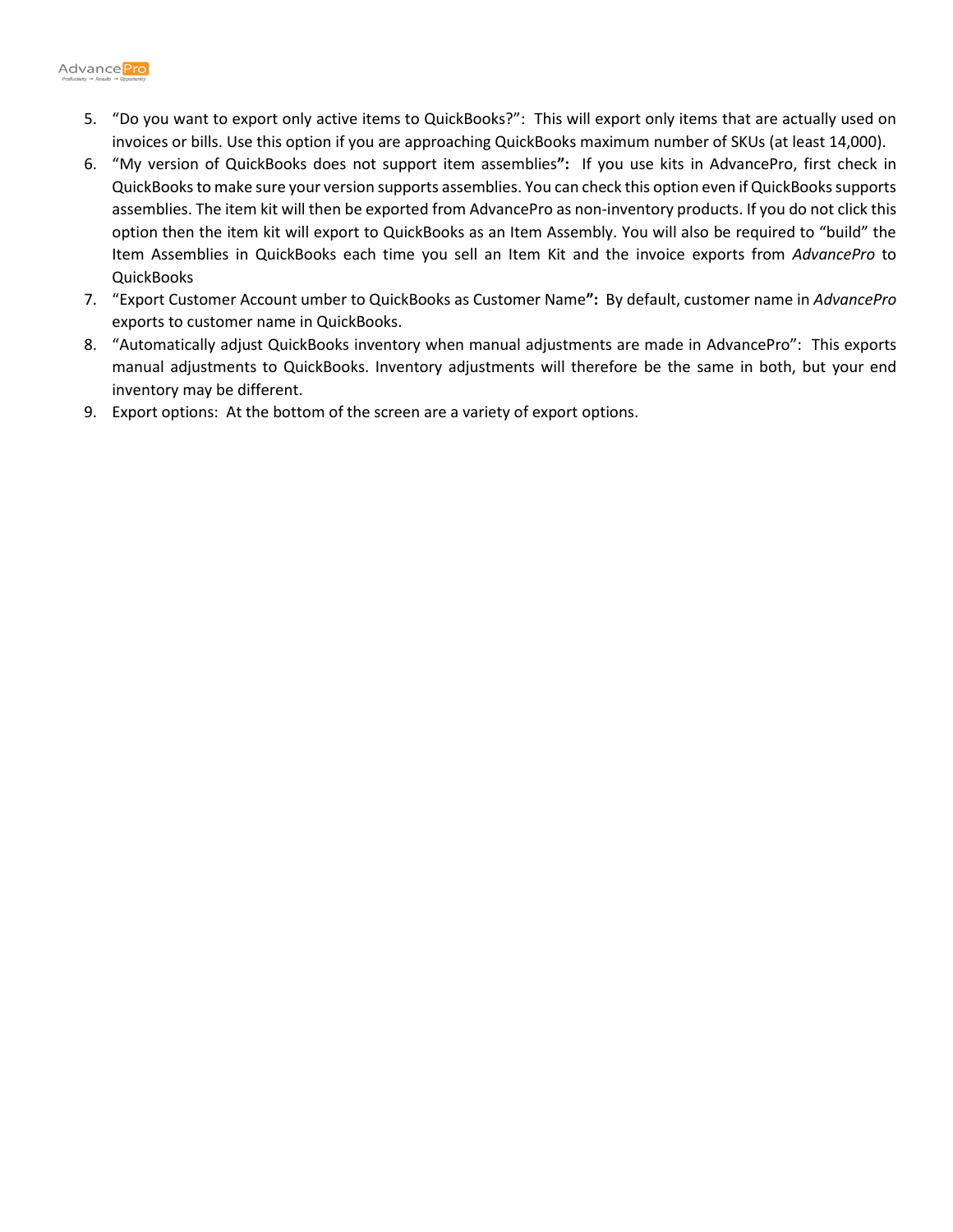

## Custom Fields

|                                         |                         | <b>Site Settings</b>                                                                                        | $\mathbf{x}$<br>▣<br>$\Box$                                                                                                |
|-----------------------------------------|-------------------------|-------------------------------------------------------------------------------------------------------------|----------------------------------------------------------------------------------------------------------------------------|
| Company Information                     |                         | <b>Printing Settings</b><br>General Settings   Additional Setting                                           | Site Wide Settings                                                                                                         |
| My WorkSpace                            |                         |                                                                                                             | Additional Favorite Links   QuickBooks   Custom Fields   Custom Fields 2   UOM Settings                                    |
| <b>Email Setting</b>                    |                         |                                                                                                             |                                                                                                                            |
|                                         |                         |                                                                                                             | Set your own CustomFields for Products; Customers and Vendors. You will specify the Custom Field value when editing them.  |
| <b>Custom Fields for Products</b>       |                         |                                                                                                             |                                                                                                                            |
| Custom Field 1                          |                         | Custom Field 2                                                                                              | Custom Field 3                                                                                                             |
| <b>DUTY</b>                             |                         | Categories                                                                                                  |                                                                                                                            |
| Display On:                             |                         | Display On:                                                                                                 | Display On:                                                                                                                |
| Cust. Invoice<br>W: Cust. Ord           | Vend, Ord<br>Vend, Bill | Cust. Invoice<br>Vend. Order<br>W: Cust. Ord<br>Vend, Bill                                                  | Cust. Invoice<br>Vend, Ord.<br>W: Cust. Ord<br>Vend, Bill                                                                  |
| W: Vend. Ord                            | Cust, Ord               | W: Vend, Ord<br>Cust. Order                                                                                 | W: Vend. Ord<br>Cust, Ord                                                                                                  |
|                                         |                         | The following Custom Fields are for internal use only and will only display when you are editing a Product. |                                                                                                                            |
| Custom Field 4                          |                         | Custom Field 5                                                                                              | Custom Field 6                                                                                                             |
|                                         |                         |                                                                                                             |                                                                                                                            |
| Custom Field 7                          |                         |                                                                                                             |                                                                                                                            |
|                                         |                         |                                                                                                             |                                                                                                                            |
|                                         |                         |                                                                                                             |                                                                                                                            |
| <b>Custom Fields for Customers</b>      |                         |                                                                                                             |                                                                                                                            |
| Custom Field 1                          |                         | Custom Field 2                                                                                              | Custom Field 3                                                                                                             |
|                                         |                         |                                                                                                             |                                                                                                                            |
|                                         |                         |                                                                                                             | The following Custom Fields are for internal use only and will only display when you are editing the Customer information. |
| Custom Field 4                          |                         | Custom Field 5                                                                                              | Custom Field 6                                                                                                             |
|                                         |                         |                                                                                                             |                                                                                                                            |
|                                         |                         |                                                                                                             |                                                                                                                            |
| <b>Custom Fields for Vendors</b>        |                         |                                                                                                             |                                                                                                                            |
| Custom Field 1                          |                         | Custom Field 2                                                                                              | Custom Field 3                                                                                                             |
|                                         |                         |                                                                                                             |                                                                                                                            |
| <b>Custom Fields for Customer Order</b> |                         |                                                                                                             |                                                                                                                            |
| Custom Field 1                          |                         | Custom Field 2                                                                                              | Custom Field 3                                                                                                             |
|                                         |                         |                                                                                                             |                                                                                                                            |
| Display On:                             |                         | Display On:                                                                                                 | Display On:                                                                                                                |
| Cust, Invoice                           |                         | Cust. Invoice                                                                                               | Cust, Invoice                                                                                                              |
| W: Cust. Order Cust. Order              |                         | W: Cust. Order<br>Cust, Order                                                                               | W: Cust. Order  <br>Cust. Order                                                                                            |
|                                         |                         |                                                                                                             |                                                                                                                            |
|                                         |                         |                                                                                                             |                                                                                                                            |
|                                         |                         | Save & Close                                                                                                | Save & Next<br>Close                                                                                                       |
|                                         |                         |                                                                                                             |                                                                                                                            |
|                                         |                         |                                                                                                             |                                                                                                                            |

- 1. There are 6 custom fields for products, 3 of which are internal and will only appear on the edit product / product info forms. For the other 3, you can set where you would like them to appear and print.
- 2. There are 6 custom fields for customers
- 3. There are 3 custom fields for vendors

There are 3 custom fields for customer orders. You can set where you would like these fields to appear and print. Then, on the CPO, you can enter the custom field info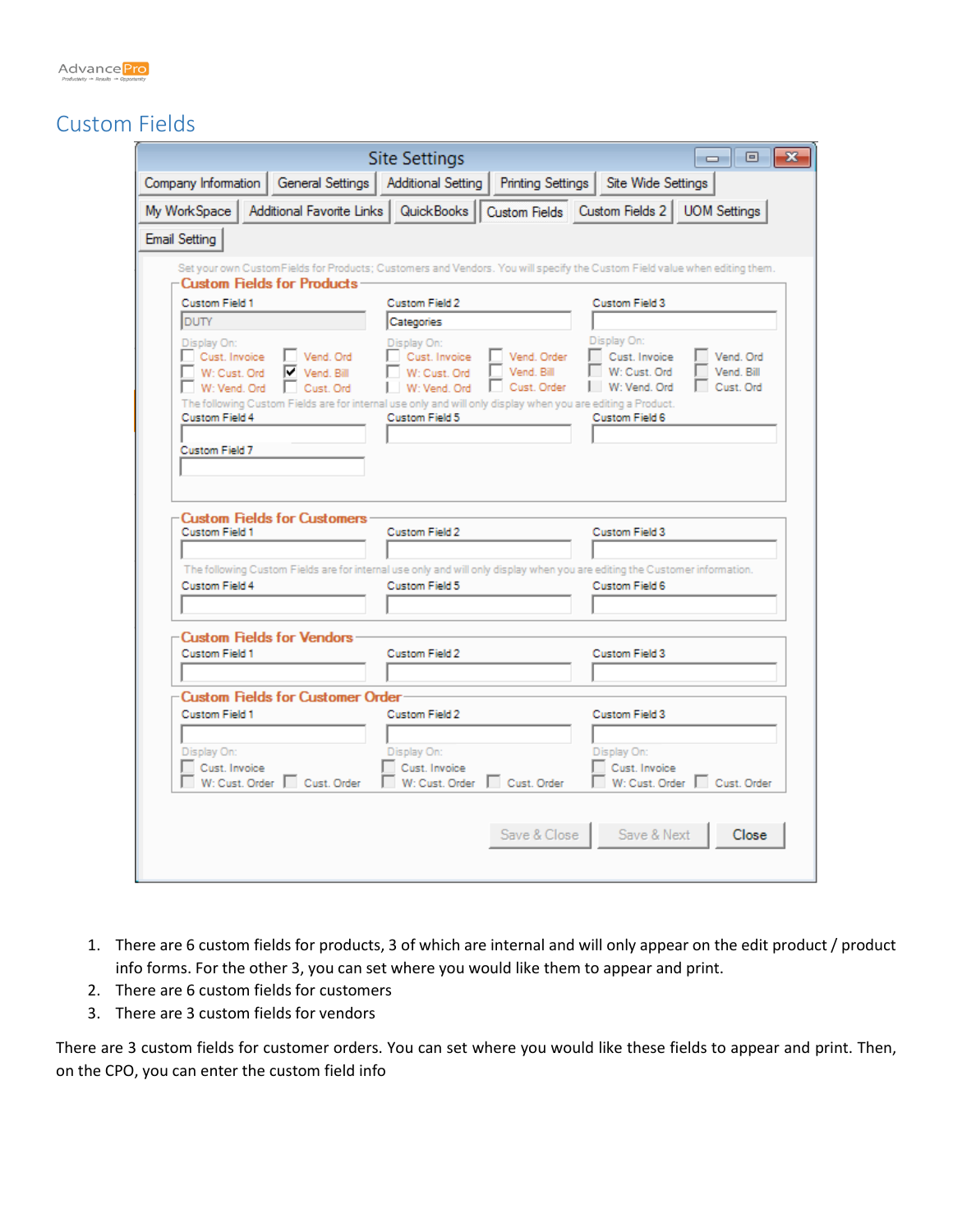

## Custom Fields 2

1. There are 3 editable custom field for products that will appear on your choice of: customer order, PPS slips, and/or invoices.

| <b>Site Settings</b>                                             | $\mathbf{x}$<br>$\Box$ e                                                                |
|------------------------------------------------------------------|-----------------------------------------------------------------------------------------|
| Company Information   General Settings   Additional Setting      | Printing Settings   Site Wide Settings                                                  |
| My WorkSpace                                                     | Additional Favorite Links   QuickBooks   Custom Fields   Custom Fields 2   UOM Settings |
| <b>Email Setting</b>                                             |                                                                                         |
| <b>Editable Custom Field For Customer Order, PPS and Invoice</b> |                                                                                         |
| Custom Field 1:                                                  | Display On:   Cust. Ord.<br>□ Cust. Inv.<br>$\Box$ PPS                                  |
| Custom Field 2:                                                  | Display On: Cust. Ord. PPS<br>□ Cust. Inv.                                              |
| Custom Field 3:                                                  | Display On: Cust. Ord. FPPS<br>□ Cust. Inv.                                             |
|                                                                  |                                                                                         |
|                                                                  |                                                                                         |
|                                                                  |                                                                                         |
|                                                                  |                                                                                         |
|                                                                  |                                                                                         |
|                                                                  |                                                                                         |
|                                                                  |                                                                                         |
|                                                                  |                                                                                         |
|                                                                  |                                                                                         |
|                                                                  |                                                                                         |
|                                                                  |                                                                                         |
|                                                                  |                                                                                         |
|                                                                  |                                                                                         |
|                                                                  |                                                                                         |
|                                                                  | Save & Close Save & Close<br>Close                                                      |
|                                                                  |                                                                                         |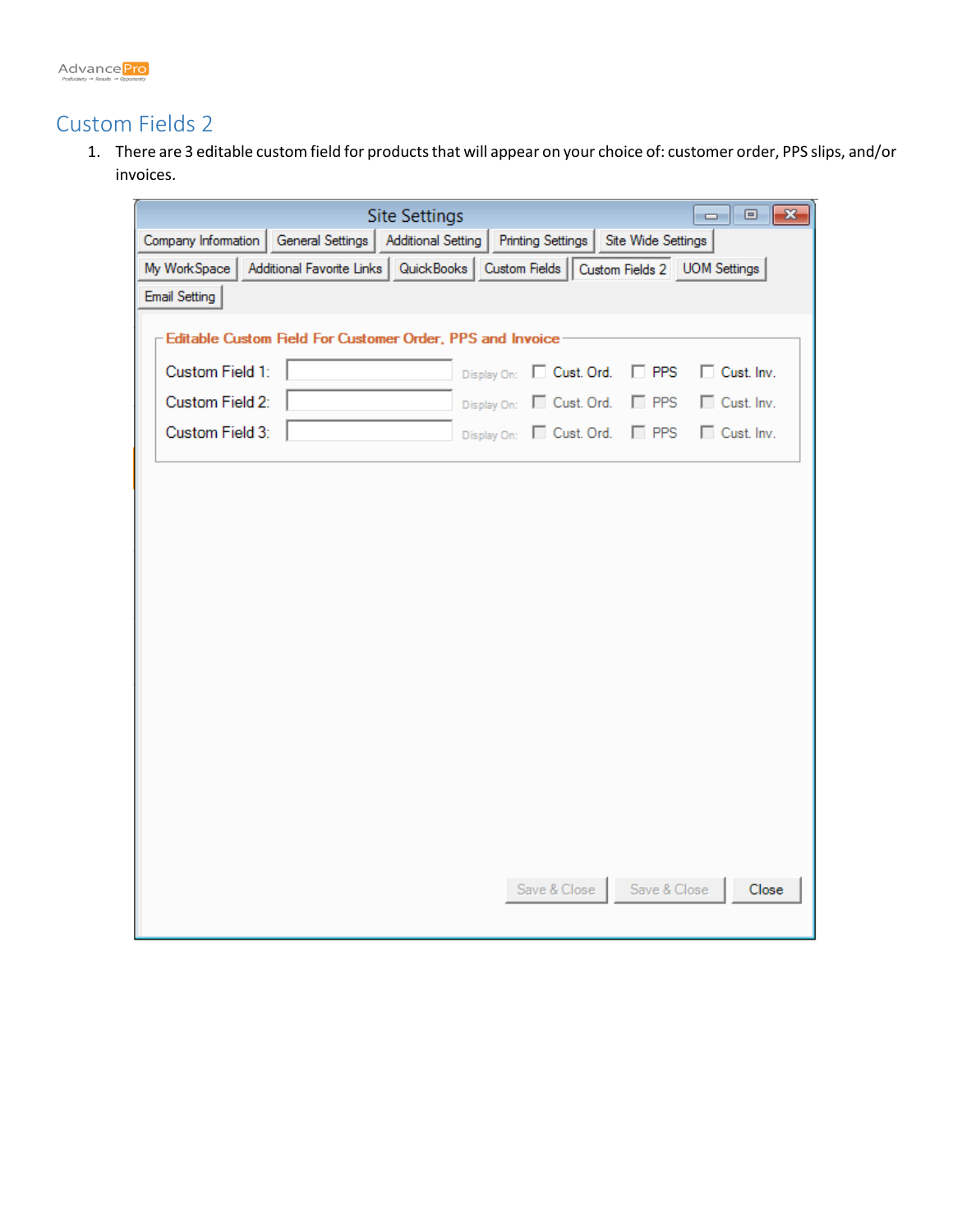

## UOM Settings

AdvancePro comes equipped to handle the needs of companies that purchase and sell products in multiple units of measure.

|                                                           |                                                                                                                                                      | <b>Site Settings</b>      |                          | $\mathbf{x}$<br><u>a 19</u>                                                                                                                                                 |
|-----------------------------------------------------------|------------------------------------------------------------------------------------------------------------------------------------------------------|---------------------------|--------------------------|-----------------------------------------------------------------------------------------------------------------------------------------------------------------------------|
| Company Information                                       | General Settings                                                                                                                                     | <b>Additional Setting</b> | <b>Printing Settings</b> | Site Wide Settings                                                                                                                                                          |
| My WorkSpace                                              | Additional Favorite Links   QuickBooks                                                                                                               |                           | Custom Fields            | Custom Fields 2<br><b>UOM Settings</b>                                                                                                                                      |
| <b>Email Setting</b>                                      |                                                                                                                                                      |                           |                          |                                                                                                                                                                             |
|                                                           | Determine your own headings for the columns that display on your UOM Invoice                                                                         |                           |                          |                                                                                                                                                                             |
| -Header Setting                                           |                                                                                                                                                      |                           |                          |                                                                                                                                                                             |
| QTY                                                       | Qty                                                                                                                                                  |                           | <b>Totals Setting</b>    |                                                                                                                                                                             |
| <b>UOM Breakdown</b>                                      | <b>UOM Br.</b>                                                                                                                                       |                           | <b>Total UOM QTY</b>     | Total UOM Qty:                                                                                                                                                              |
| <b>Total Units Qty</b>                                    | T. Units                                                                                                                                             |                           | <b>Total Units QTY</b>   | Total Units Qty:                                                                                                                                                            |
| <b>Unit Price</b>                                         | Unit                                                                                                                                                 |                           |                          | <b>Restore Default Setting</b>                                                                                                                                              |
| the forms and on your printed pages<br><b>Vendor Bill</b> | <b>Display Advanced UOM Details</b><br>Selecting below will display the UOM on<br><b>Customer Orders and Invoices</b><br>Customer Orders in Warehous |                           |                          | Reset Customer Pricing Surcharge %-<br>Update<br>Applies to All UOM<br>System Recommendations for Order Fulfillment<br>Enable Block Setup (displays recommended quantities) |
| - UOM Measure Conversions<br>Allow open box               | Enable Measure Conversions   Enable Sq. Ft for printout                                                                                              |                           |                          | IR.<br>Sa.<br>Feet (Ft) or Metter (Mr)                                                                                                                                      |
|                                                           |                                                                                                                                                      |                           | Save & Close             | Save & Next<br>Close                                                                                                                                                        |

- 1. Access the "UOM Settings" tab to set units of measure (UOM). We recommend that you start by setting the column header for the lowest unit of measure (for "each" item) and then for the higher ones (for example, a carton).
- 2. Under "Display Advanced UOM Details", you can choose where you would like the UOM details to display (on the vendor bill, on customer orders and invoices, and/or on customer orders in the warehouse).
- 3. You can also set a customer surcharge for advanced units of measure in the "Reset Customer Pricing Surcharge %" text box.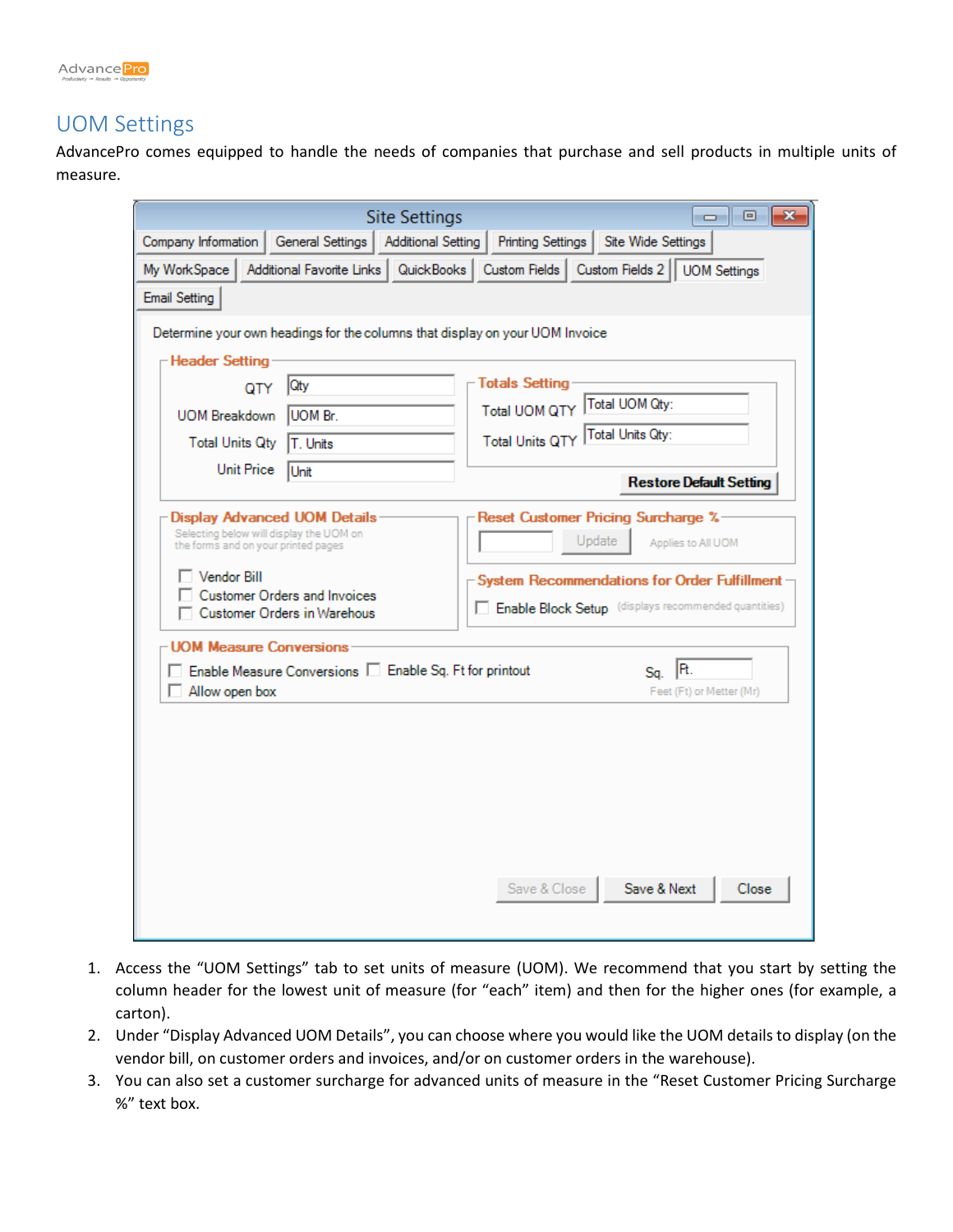4. Click "Enable Block Setup" to have AdvancePro suggest corresponding units to create a uniform block. This is useful industry types such as Lumber where system recommended quantities ensure equitable distribution of goods by a % during order entry. These units and their distribution are automatically generated by AdvancePro.

## Email Setting

In this screen, AdvancePro's email defaults can be set.

| <b>Site Settings</b>                                        | $\mathbf{x}$<br>$\Box$ 0                                                                                   |
|-------------------------------------------------------------|------------------------------------------------------------------------------------------------------------|
| Company Information   General Settings   Additional Setting | Site Wide Settings<br>Printing Settings                                                                    |
| My WorkSpace                                                | Additional Favorite Links   QuickBooks   Custom Fields   Custom Fields 2   UOM Settings                    |
| <b>Email Setting</b>                                        |                                                                                                            |
| - Email Option                                              |                                                                                                            |
| Customer Order Related Printouts                            | <b>Vendor Order Related Printouts</b>                                                                      |
| File type   pdf                                             | File type:<br>$ .$ pdf                                                                                     |
| Default subject                                             | Default subject                                                                                            |
|                                                             |                                                                                                            |
|                                                             |                                                                                                            |
| Default message                                             | Default message                                                                                            |
|                                                             |                                                                                                            |
|                                                             |                                                                                                            |
|                                                             |                                                                                                            |
|                                                             |                                                                                                            |
| <b>BCC</b> Email:                                           |                                                                                                            |
| <b>SMTP Settings</b>                                        |                                                                                                            |
| <b>SMTP Server Name</b>                                     |                                                                                                            |
|                                                             | If this server requires authentication please provide username and password below otherwise leave it blank |
| Username                                                    | Maximum 256 characters<br>Maximum 256 characters                                                           |
| Password                                                    |                                                                                                            |
| Port<br>10<br><b>Test connection</b>                        |                                                                                                            |
| <b>Test SMTP connection</b>                                 |                                                                                                            |
| Allow Pickers Email Alert                                   |                                                                                                            |
| Allow Sales Rep Email Alert                                 |                                                                                                            |
|                                                             | Close<br><b>Save</b>                                                                                       |
|                                                             |                                                                                                            |
|                                                             |                                                                                                            |

- 1. By default, customer order and vendor order attachments in AdvancePro are PDF, but you can choose to send the orders as .xls files.
- 2. AdvancePro allows you to set a BCC address as well. This is useful if you would like to save a copy of the emails you send from AdvancePro.
- 3. If you wish to alert pickers or sales reps of orders by email (using the check-boxes at the bottom of this dialog), you must set up the SMTP settings. If you do not want to enable these alerts, then you do not need to set up SMTP